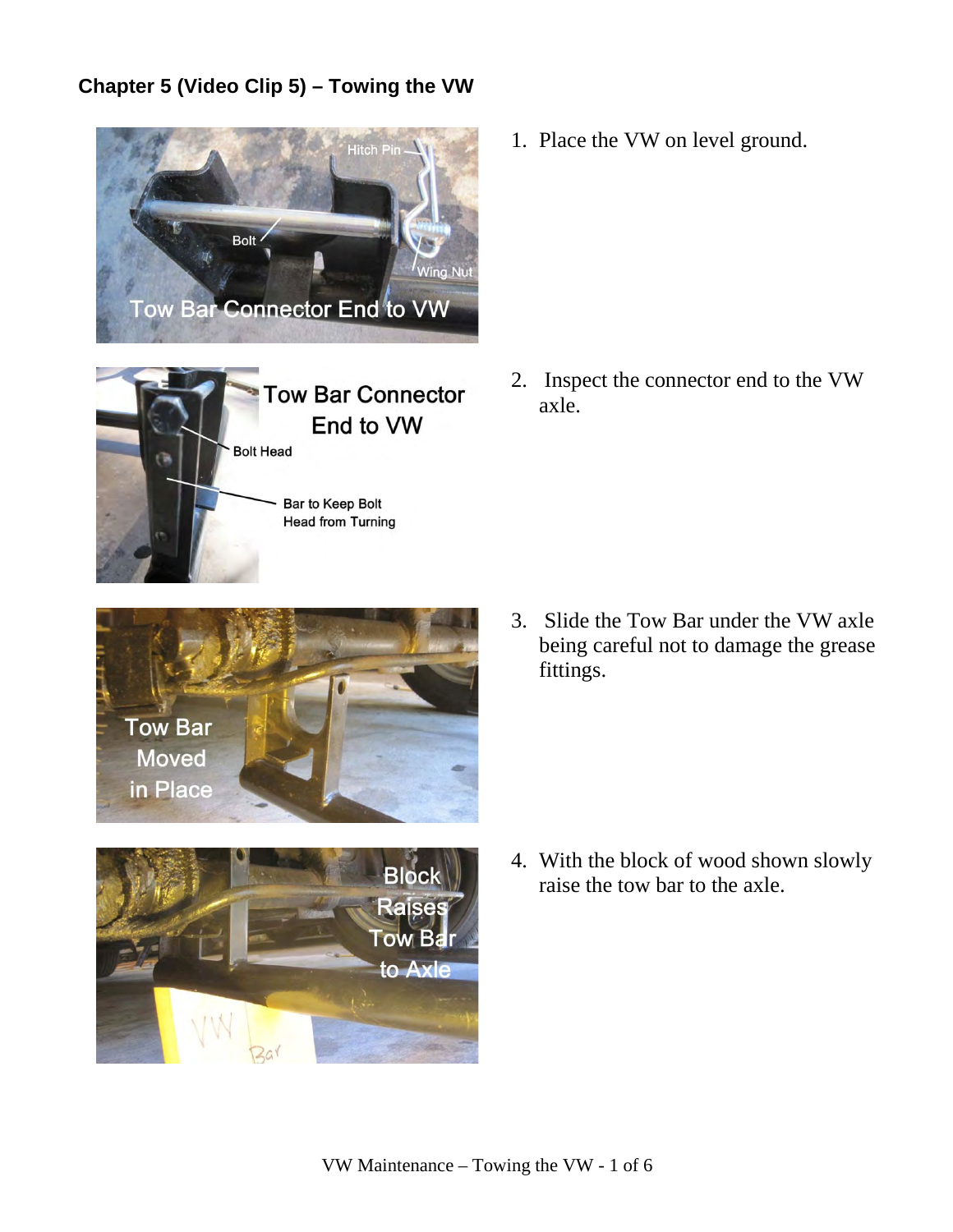





**Fasten Wires** 

5. From the rear insert the special bolt as shown.

6. Add the wing nut and insert the hitch pin on both sides.

7. Attached the magnetic lights and make sure the electrical wires are secure as shown below.

8. Fasten the wires with small bungee cords to the rear bumper as shown.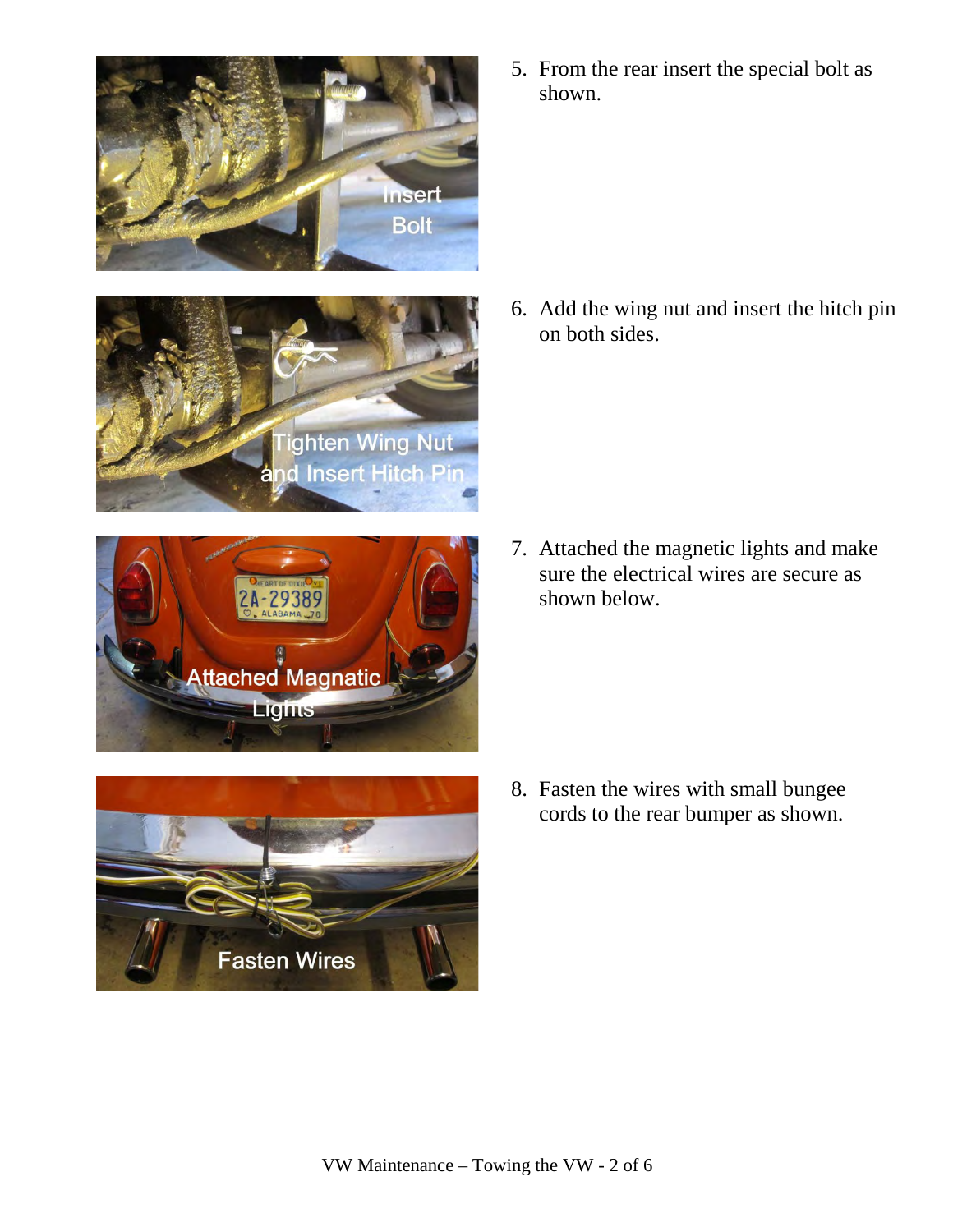







9. Route the wires through the engine bay, then inside the windows as shown.

10. Fasten the wires to the front bumper.

11. Install the nose bra so gravel from the tow car does not hit the VW nose.

12. Install the receiver on the tow vehicle as shown.

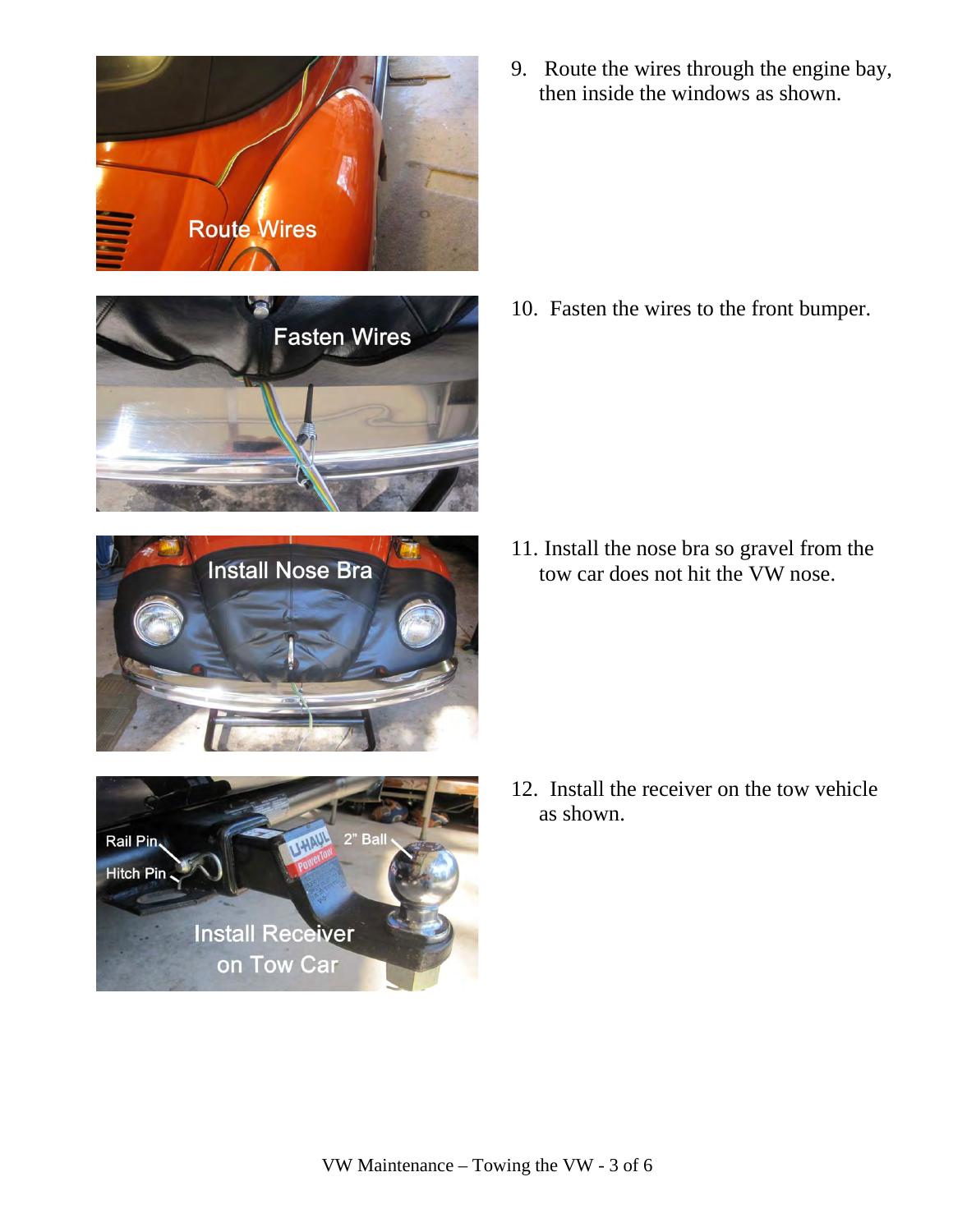







13. Make sure the gear shift leaver is in neutral.

14. Connect the tow bar to the 2" trailer ball on the tow vehicle. Be sure to lock the latch on the receiver.

15. Connect the Electrical Connection and install Safety Chains

16. Check to make sure the Tail Lights work.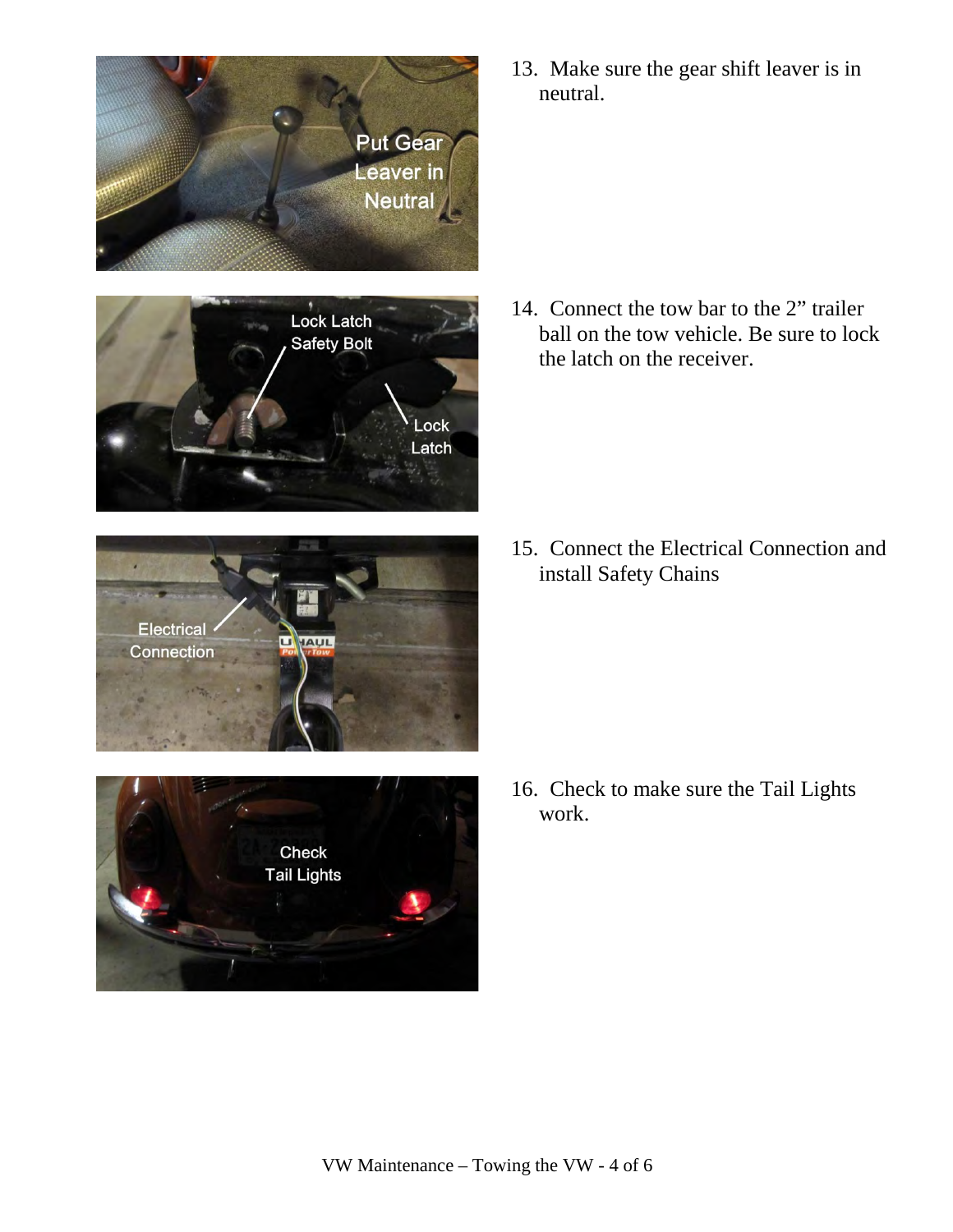**Front of Key Out Battery Power OFF** Cut-off **Switch Key** Key on to **UnLock Steering Wheel Steering Wheel Loosely Tied Pull Off Slowly** 

17. Disconnect the battery by turning the battery cut-off switch and remove the key.

18. Turn the key-switch on to dis-engage the steering wheel lock.

- 19. Tie the steering wheel loosely so that it can turn slightly. (Most people omit this Step)
- 20. Recheck all above. Then Double Check!
- 21. Pull off slowly and DO NOT try to back the car. Go forward for all movements.